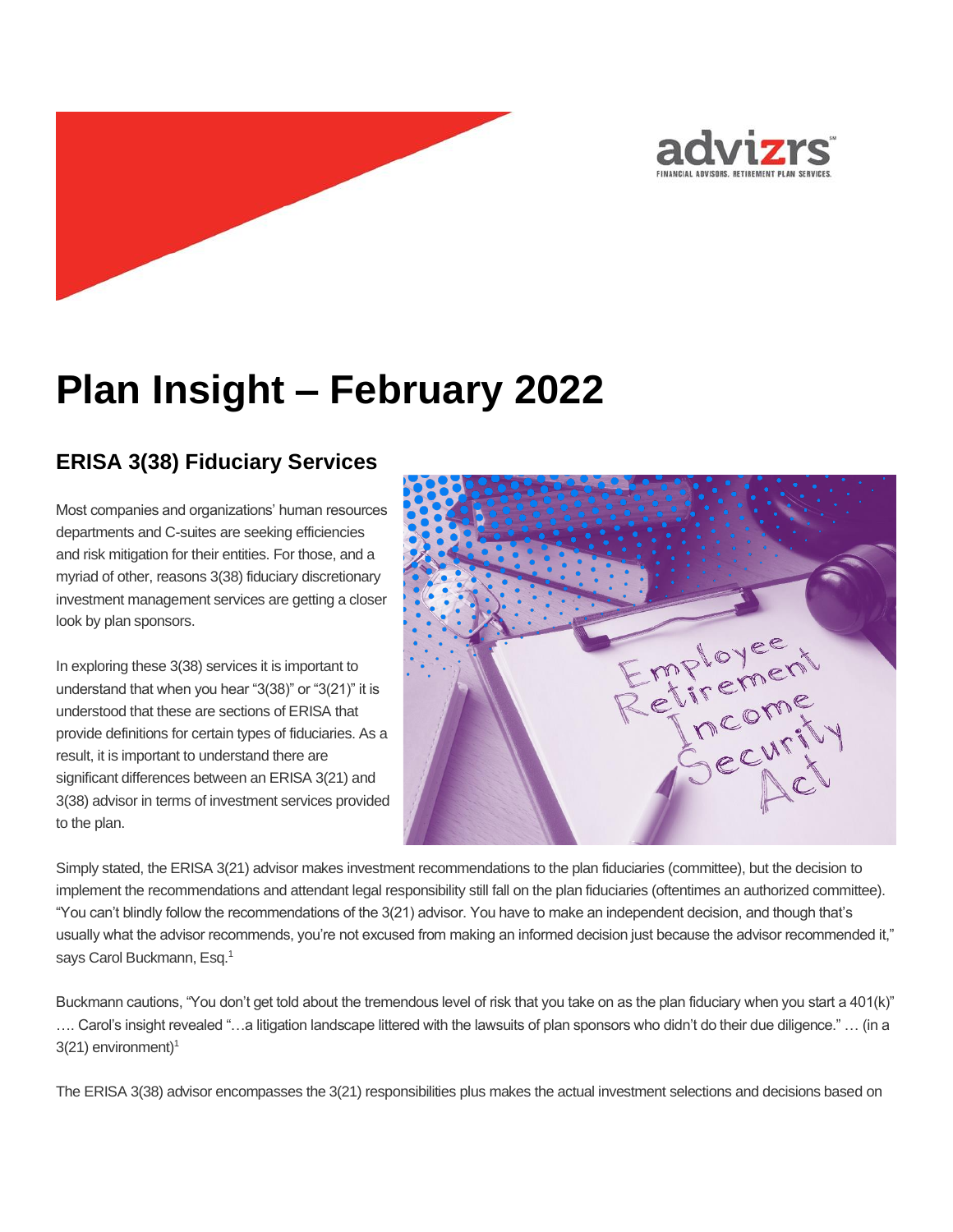plan needs and goals as conveyed to him by plan fiduciaries, so the 3(38) advisor is responsible for its own mistakes or mismanagement including reasonableness of performance and expenses. The plan fiduciaries are responsible for prudently selecting a good 3(38) and monitoring performance. But in terms of financial liability, if an ERISA 3(38) advisor is prudently appointed and monitored by the authorized fiduciary, the plan sponsor should not be liable under ERISA for the acts or omissions of the investment manager and will not be required to invest or otherwise manage any asset of the plan which is subject to the authority of the investment manager.<sup>2</sup>

A 3(38) Fiduciary may be a better choice for you if you want to maximize fiduciary liability protection for selection and monitoring plan investments, and/or have no internal plan fiduciary with the requisite expertise & credentialing to assume investment decisions and liabilities. Note that even a 3(38) cannot completely remove plan fiduciaries from all investment liability, as they retain the responsibility of monitoring the 3(38) advisor with regards to their suitability for the plan. However, the outsourcing of investment-related fiduciary responsibilities should also lessen the amount of time and attention that plan sponsors need spend administering their plan.

A 3(21) Fiduciary may be a better choice if you have the time, interest and investment expertise needed to monitor investment performance regularly, evaluate the 3(21)'s recommendations, and evidence that your investment decisions are in best interest of your plan participants while assuming the liability for determining reasonableness of investment costs and performance. The 3(21) advisor's job is to identify investments that are appropriate for the purposes of the plan and make appropriate recommendations to the plan's fiduciaries. The plan's investment committee is responsible for determining suitability for their plan from cost/benefit, risk/reward perspectives as well as appropriateness for your participants and plan goals.

Newly available pooled employer plans (you may have heard them referred to as PEPs) often incorporate a 3(38) investment advisor and other elements/entities meant to help plan sponsors offload even greater fiduciary responsibilities, potentially lower costs and streamline administration. If you are interested in learning more, ask your Advizrs Retirement Plan Consultant at [PlanInsight@advizrs.com](mailto:PlanInsight@advizrs.com) about either 3(38) services or PEPs as an alternative.

<sup>1</sup> Carol Buckmann is a founding partner at Cohen & Buckmann PC, a boutique law firm practicing exclusively in the areas of employee benefits, executive compensation and investment adviser law. <https://www.forusall.com/401k-blog/3-21-fiduciary-vs-3-38/> <sup>2</sup> ERISA Section 405(d)(1[\) https://advisor.morganstanley.com/the-trc-group/documents/field/t/tr/trc-group/Understanding\\_3\\_21\\_v\\_3\\_38\\_Fiduciary.pdf](https://advisor.morganstanley.com/the-trc-group/documents/field/t/tr/trc-group/Understanding_3_21_v_3_38_Fiduciary.pdf)

## **What is an appropriate interest rate for plan loans?**



Both, ERISA and the IRS requires that DC plan loans reflect a "reasonable rate of interest".

DOL Reg Section 2550.408b-1 states that "a loan will be considered to bear a reasonable rate of interest if such loan provides the plan with a return commensurate with the interest rates charged by persons in the business of lending money for loans which would be made under similar circumstances." A pre-existing DOL Advisory Opinion, 81-12A, suggests that plan sponsors should align their plan interest rate with the interest rate banks utilize.

The IRS has a similar requirement where they informally state that the Prime Rate plus 2% would be considered to be a reasonable rate. Some plans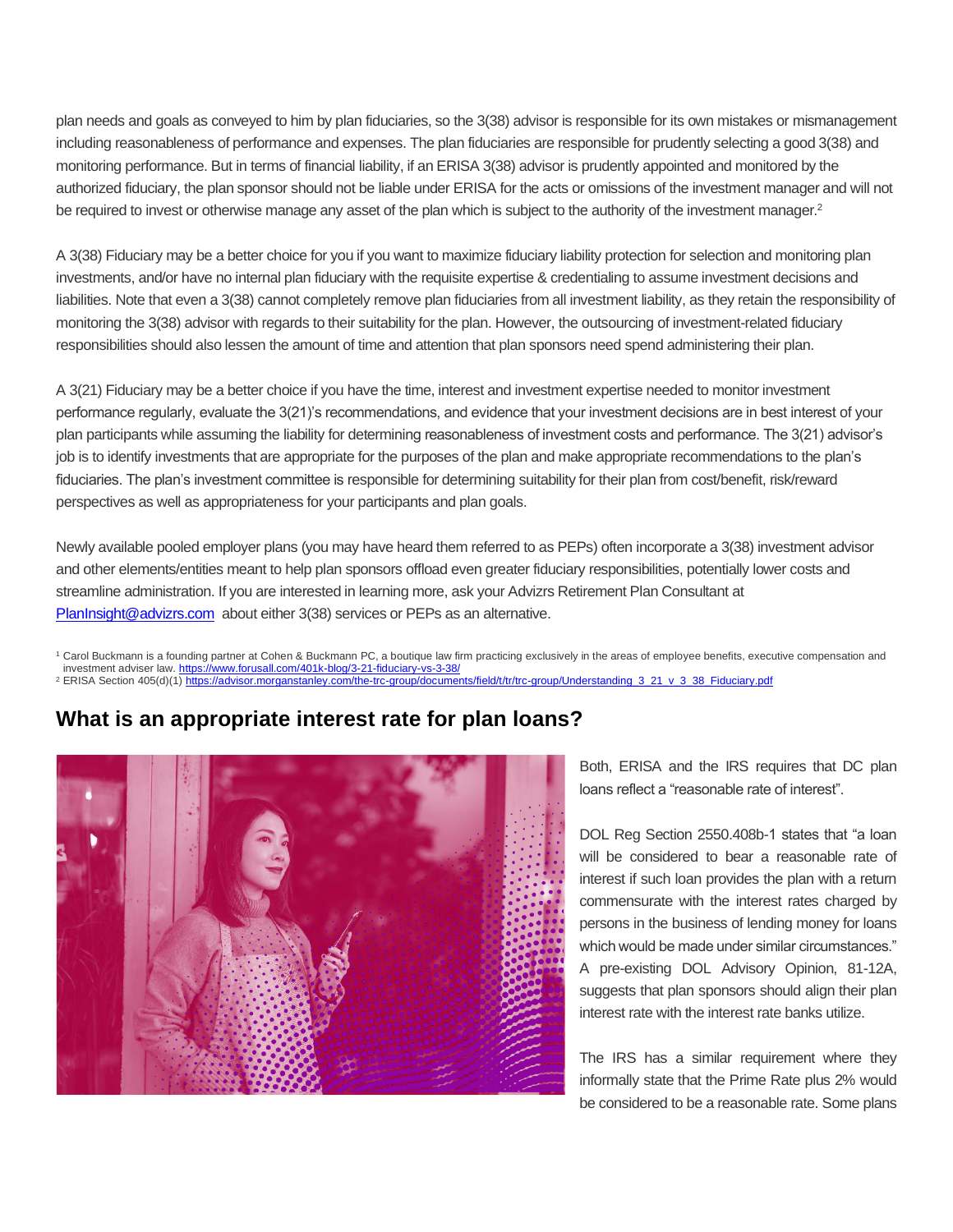use the Prime Rate plus 1%, or a rate based on the Moody's Corporate Bond Yield Average. Plan sponsors should document justification for the plan loan interest rate selected.

## **Thanks for the Memories: Gratitude and Financial Wellness**

So much about financial wellness has to do with cultivating a mindset that favors delayed versus immediate gratification. In the language of behavioral economics, the tendency to prefer short-term rewards is called hyperbolic discounting. This often leads to more impulsive decisionmaking, and it can feed excessive personal debt and hamper retirement readiness over time, whereas those (typically in the minority) who will wait for a larger reward are frequently described as "present-based."

So how do you help your employees resist the "urge to splurge" and prioritize saving for retirement instead? It certainly seems like a tall order, given that it runs counter to tenets of fundamental human psychology. But what if the answer could be as simple as a little well-timed gratitude?



Interestingly, research out of the University of California, Riverside, Harvard Kennedy School and Northeastern University suggests that may just be the case. In a revealing experiment, subjects were offered either \$54 immediately or \$80 in a month. The participants were randomly divided into two groups and asked to write about an event from their past that elicited either happy, neutral or grateful feelings. Depending on what they wrote about, the researchers found that the subjects made quite different money decisions.

Those directed to write about a "grateful" memory were more likely to wait for the larger, delayed payout. Interestingly, subjects in the happy memory group were just as impatient as the neutral memory group. These findings are striking, especially given that that the recalled memory didn't have to be spending- or even money-related. But how do these findings relate to financial decision making in the real world?



#### **The Price of Impatience**

While in this study the "cost" of impatience was limited to \$26, employees that struggle with delaying gratification and prioritizing saving for the future will no doubt pay a much higher price. They may need to remain in the workforce longer. They'll also likely experience higher levels of stress, especially as they approach the date they hoped to retire by. They may also accrue excessive debt, which may adversely impact their standard of living — especially during their golden years.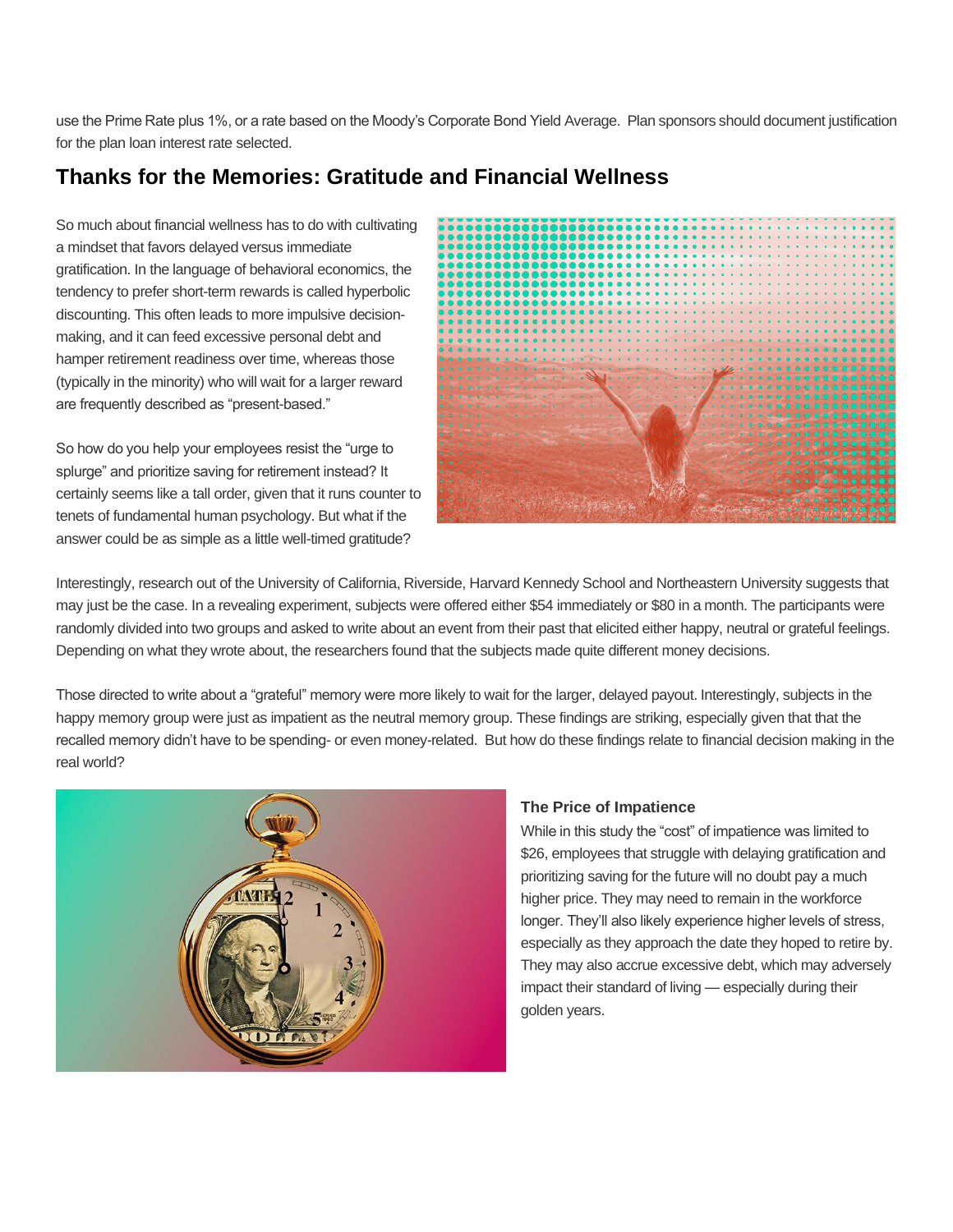#### **How Employers Can Help**

.

According to Forbes, building a culture of gratitude in the workplace has a tremendous upside — for both workers and employers. Employees tend to find working in a more grateful environment a more positive and rewarding experience. And being appreciated by people other than one's supervisor can provide a boost in morale. Teamwork is encouraged even as it exists alongside healthy competition.

And while all of these organizational benefits take hold, it turns out that you may also be helping workers with their long-term financial decision making

Companies are creating ecosystems of gratitude in a



variety of ways. Some have instituted "Thankful Thursdays," where employees have the chance to publicly show appreciation for coworkers who've gone above and beyond with an award or small prize, followed by snacks for all as a tangible show of thanks on behalf of the company.

Fostering a culture of gratitude is like financial wellness programming "with benefits" — ones that can enhance your entire organization. Sources

<https://cos.northeastern.edu/news/can-gratitude-reduce-costly-impatience/> <https://www.forbes.com/sites/adriangostick/2021/07/22/thank-you-thursdays-even-once-a-week-gratitude-can-help-build-a-culture/?sh=332bf50127b3>